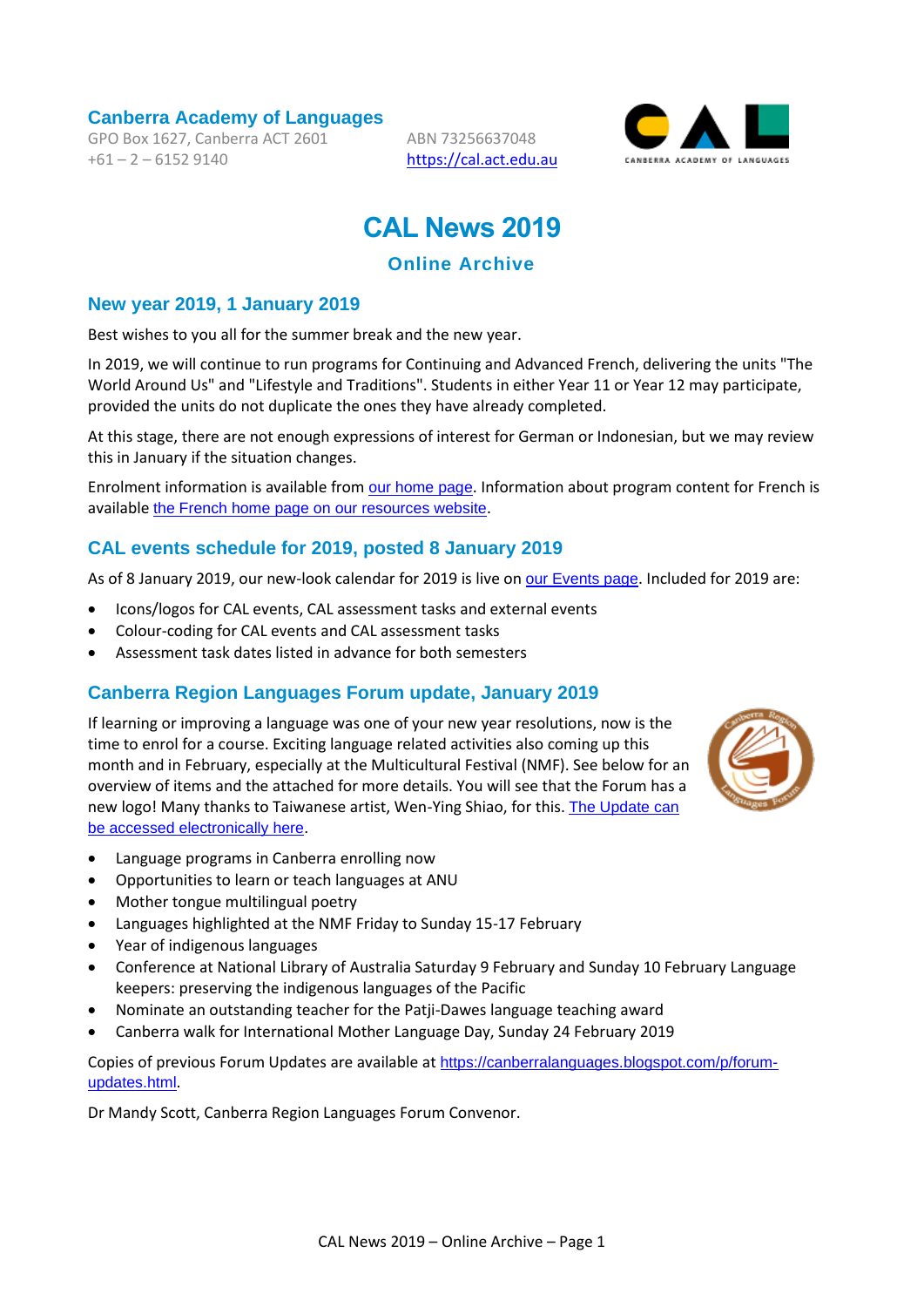# **Registration Evening, 7 February 2019**

At our **registration evening on Thursday 7 February 2019**, to be held from 6 pm at the Alliance Française de Canberra, 66 McCaughey Street, Turner, we will:

- finalise enrolments
- review enrolment details
- assist with your completion of the BSSS Languages Eligibility Form if not yet completed, and
- provide you with latest information on [program plans for 2019](https://languages.org.au/french/french.htm).

#### **Multilingual Canberra Stall at National Multicultural Festival, 17 February 2019**

On Sunday 17 February, the Canberra Academy of Languages, ACT Bilingual Education Alliance and Canberra Region Languages Forum will be some of the organisations represented on the Multilingual Canberra Stall at National Multicultural Festival (NMF).

Find us from 11 am to 3 pm on Stall G33, in Civic Square. There will also be other languages-related stalls nearby on Sunday, as well as other languages-related activities on the weekend of the NMF, such as the Languages Showcase on Stage 2 with multilingual poets and singers, 2pm–5pm (Saturday) and the "Say G'day" competition on Saturday-Sunday. For more information, see the [ACT Bilingual Education Alliance](https://actbilingual.weebly.com/events.html)  [events page](https://actbilingual.weebly.com/events.html).

Postscript: Photos below are from the Multilingual Canberra stall in Civic Square on Sunday 17 February at the National Multicultural Festival. Excellent responses to the greetings in multiple languages competition more than 100. Great to see Azra Khan, festival organiser, who visted the stall. Thanks to all the ACT BEA members who helped at the stall with enquiries from stall visitors.

# **Mother Language Walk, 24 February 2019**

The [Mother Language Walk 2019](https://cal.act.edu.au/docs/IMLM-ML-Walk-2019-Flier.pdf) will take place on Sunday 24 February 2019. The walk will start at 10:30 am, at the International Flag Display near Questacon carpark and will finish at Kings Park, near the Police Memorial. Free entry. There will be fun family activities;

Smoking Ceremony; Free T-sheet and free sausage sizzle or bring a picnic. Follow-up news: The first photo below is from the ceremony for the International Mother Language Day Language Walk, held at the International Flag Display at Commonwealth Place on the shoreline of Lake Burley Griffin.

The ceremony was conducted with International Mother Language Movement Canberra Convener Zahi Hoque as MC, welcome by Caroline Hughes, Director of Indigenous Education at CIT, followed by ACT Minister for Multicultural Affairs Chris Steel, ACT Opposition Leader Alistair Coe, Head of the UN Information Centre Christopher Woodthorpe, High Commissioner for Bangladesh to Australia His Excellency Mohammad Sufiur Rahman Indigenous, and Jay Daley, who conducted the Indigenous smoking ceremony. The ceremony was followed by a walk via Kings Avenue Bridge with songs from around the world performed by the Lyneham High singers accompanied by Thomas Laue at the National Carillon and a sausage sizzle in Kings Park.









MULTICULTURAL ESTIVAL

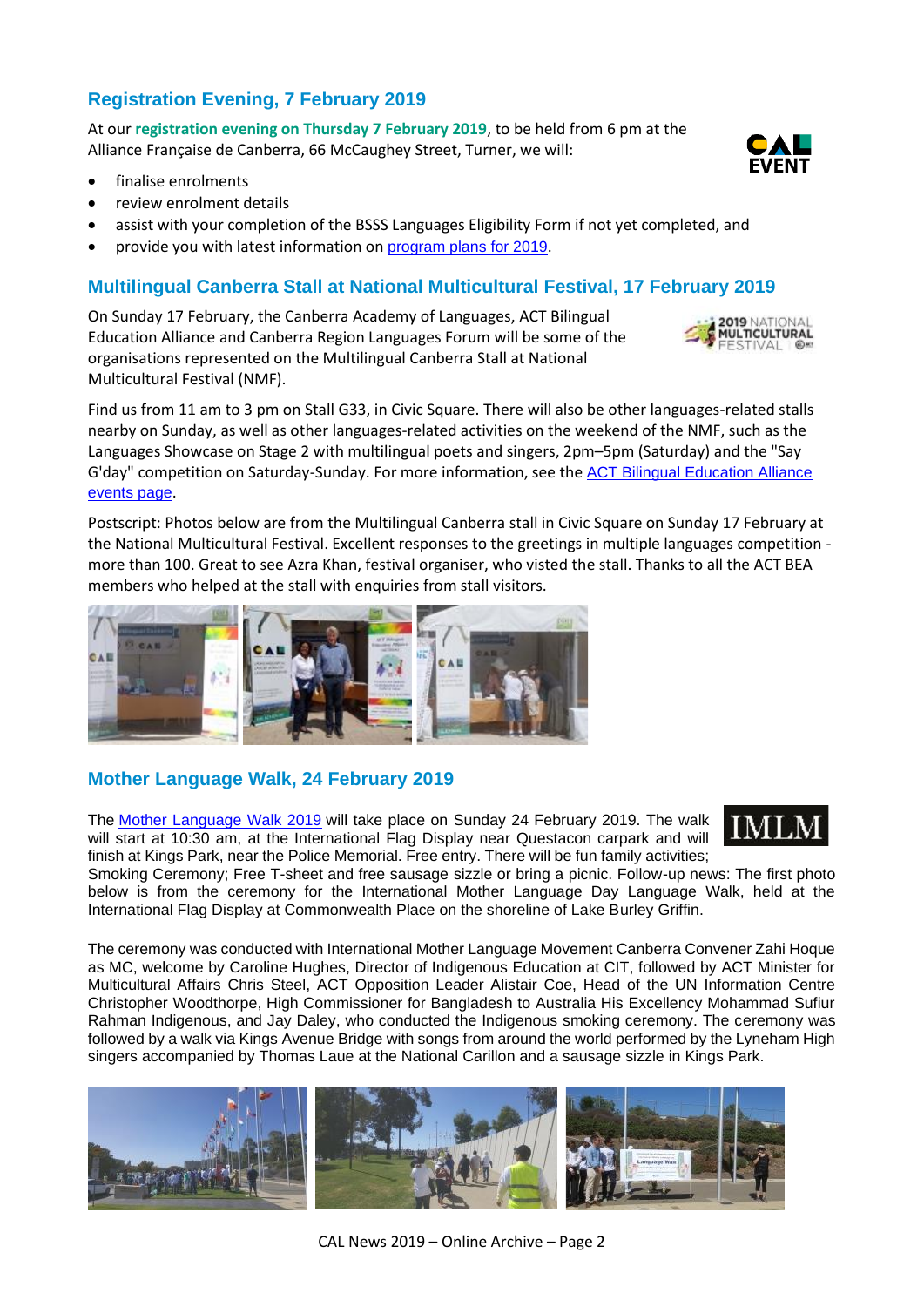#### **Possible German teaching role for 2019 and/or 2020, posted 12 March 2019**

The Canberra Academy of Languages has several expressions of interest for Year 11-12 Continuing and Advanced German in 2019. Subject to viable numbers for a class to run, CAL will need a qualified teacher for German. The class may still commence in 2019 if suitable catch-up arrangements can be negotiated. Alternatively, current Year 11 students who have expressed interest may undertake German as a minor in 2020 alongside the next Year 11 intake.

The salary scale would be based on the federal Educational Services (Teachers) Award afternoon shift quarter day rate, one shift for the on-site session and one shift for the off-site program per week. If interested, please [contact CAL](mailto:info@cal.act.edu.au).

Relevant qualifications include:

- Working with Vulnerable People (WwVP) registration
- Teacher Quality Institute (TQI) registration or Permission to Teach
- Speaking and writing skills in the target language at least equivalent to completion of a university submajor or minor, or level B2 in the Common European Framework of Reference for Languages
- If not a native speaker of English , skills in English equivalent to at least 6.5 overall and 6.0 in each International English Languages Testing System (IELTS) sub-test
- Evidence of a sound understanding of language teaching methodology
- ICT capabilities including the ability to identify suitable authentic source documents in the target language and to curate online learning resources for access by students.

#### **French Film Festival, posted 19 March 2019**

CAL French class visited Palace Electric Cinema in New Acton on Friday evening 15 MArch to see Au Bout des Doigts (advertised as "In Your Hands" in English, but we think better translated as "At Your Fingertips") as part of the



Alliance Française French Film Festival. An excellent choice for Year 11-12 students of French.



#### **ACT BSSS Modern Languages Framework consultation draft, posted 19 March 2019**

Over recent weeks a number of draft BSSS courses developed during 2018, including those written under the Modern Languages Framework, have been available for public consultation. You are invited to examine these courses and provide feedback. The consultation period has been extended until 22 March. All feedback during the consultation period will be collected and analysed by the OBSSS and course developers to guide the revision of the draft courses before they are accredited for delivery in 2020. The draft modern languages courses are [available for viewing on the BSSS website](http://www.bsss.act.edu.au/curriculum/bsss_course_development_consultation/courses_written_under_the_modern_languages_framework). For each course there is an online questionnaire. Feedback, including ratings and detailed comments on key elements of the paper, can be provided directly via the online questionnaire.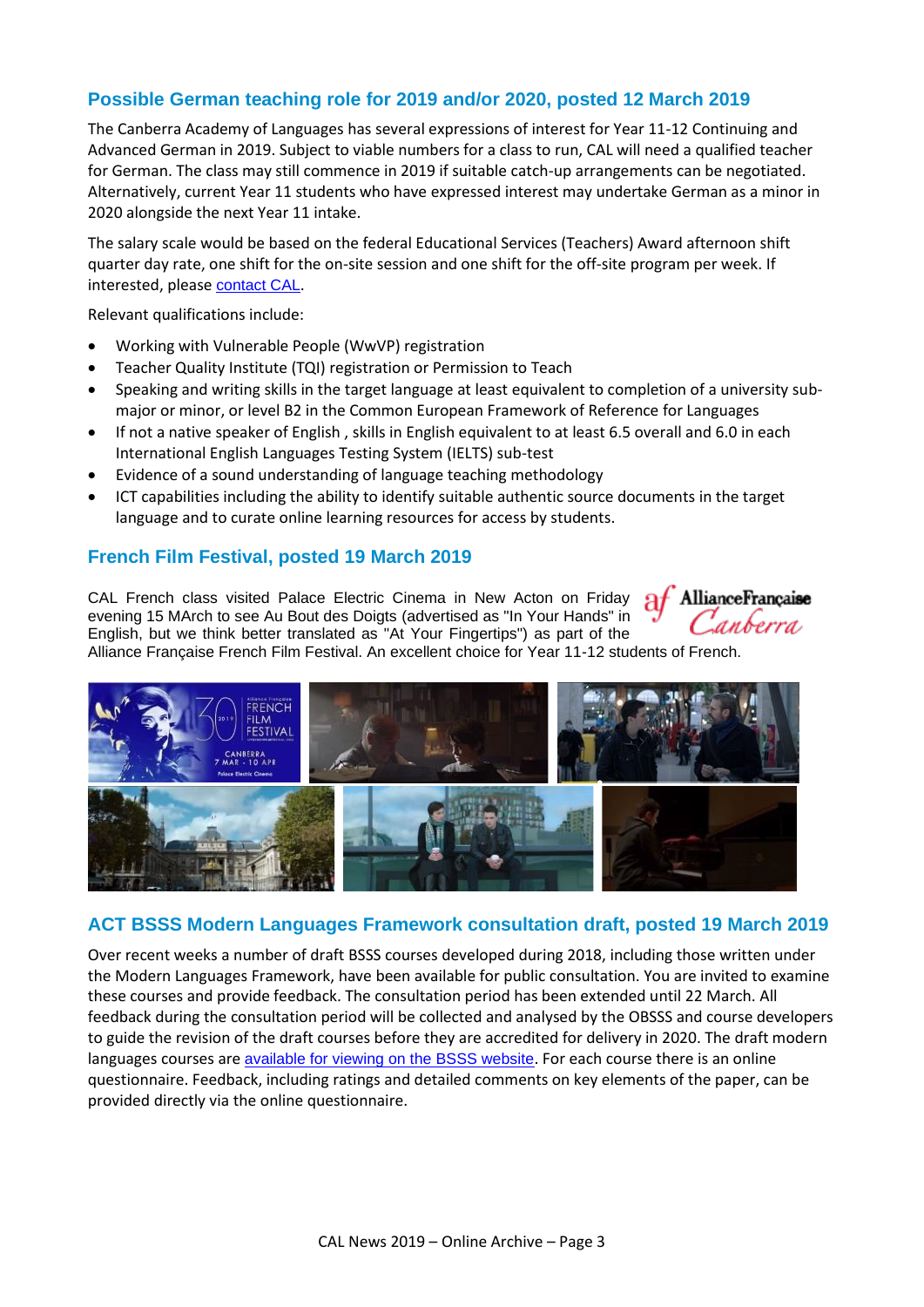# **Canberra Region Languages Forum update, posted 22 March 2019**

Quite a lot happening in the language space! See below for an overview of upcoming events plus other language related news.

- Public forum: The benefits of bilingualism and how to maintain your heritage language, Saturday 23 March, Woden
- Languages of Sydney: the people and the passion, Saturday 30 March, NSW State Library, Sydney
- Languages afternoon tea: free networking event for lovers of languages and language learning, Sunday 7 April, Red Hill.
- How languages are taught free workshop on second language pedagogy, Thursday 11 April and Friday 12 April, ANU
- Chinese language and culture
- Mother tongue multilingual poetry, open mic, Mon 13 May, Smith's Alternative, Canberra City
- Language education initiatives at the ANU
- Support for language learning included in the ACT Multicultural Framework second action plan 2019-20
- Proceedings of conference: Language keepers: preserving the indigenous languages of the Pacific' now available online
- Interested in establishing a German language immersion program in Canberra?

Copies of previous Forum Updates are available at [https://canberralanguages.blogspot.com/p/forum](https://canberralanguages.blogspot.com/p/forum-updates.html)[updates.html](https://canberralanguages.blogspot.com/p/forum-updates.html).

Dr Mandy Scott, Canberra Region Languages Forum Convenor.

### **Supporting language learning in Canberra, 25 March & 9 April 2019**

# The Canberra Times

Elizabeth Lee's endorsement of the pathways concept for language learning in schools (not a new idea, but perhaps an extension of the current one), [reported in The Canberra Times on 25 March](https://www.canberratimes.com.au/story/5992203/liberals-plan-to-revamp-act-language-teaching/), needs effective teacher supply, recruitment and retention provisions to make it work.

However, there also needs to be effective central provision supported by ACT government for language learning so that families who move between districts or who have a particular language connection can access the language learning that is relevant to them. It's available in most jurisdictions except ACT. We wrote to ACT Government about this in December 2017 and CAL will follow up with government during the budget submissions process later in 2019.

The online version of a **[follow-up article in The Canberra Times on 9 April](https://www.canberratimes.com.au/story/6006721/shake-up-in-act-school-language-teaching-planned/) on languages education in the ACT** includes points we raised with CT about the need for a central facility to supplement what schools can provide in languages education.

#### **Website hosting outage due to provider billing error, posted 6 April 2019**

There was an outage with web hosting on our two domains, https://cal.act.edu.au and https://languages.org.au, from early hours of Saturday morning (possibly around 6 am AEST) to about midday today, because of an error in the transitional arrangements with a new billing system at the web hosting company. Apologies to any of you who attempted to read our updates during that time.

In responding to my complaint about the outage and their extraordinary billing error, the web hosting company's representative apologised, assured us that it will not happen again and allocated an additional month of web hosting without charge. Given that we were already paid up for web hosting until the end of March 2020 (!!), that extends it to the end of April next year.

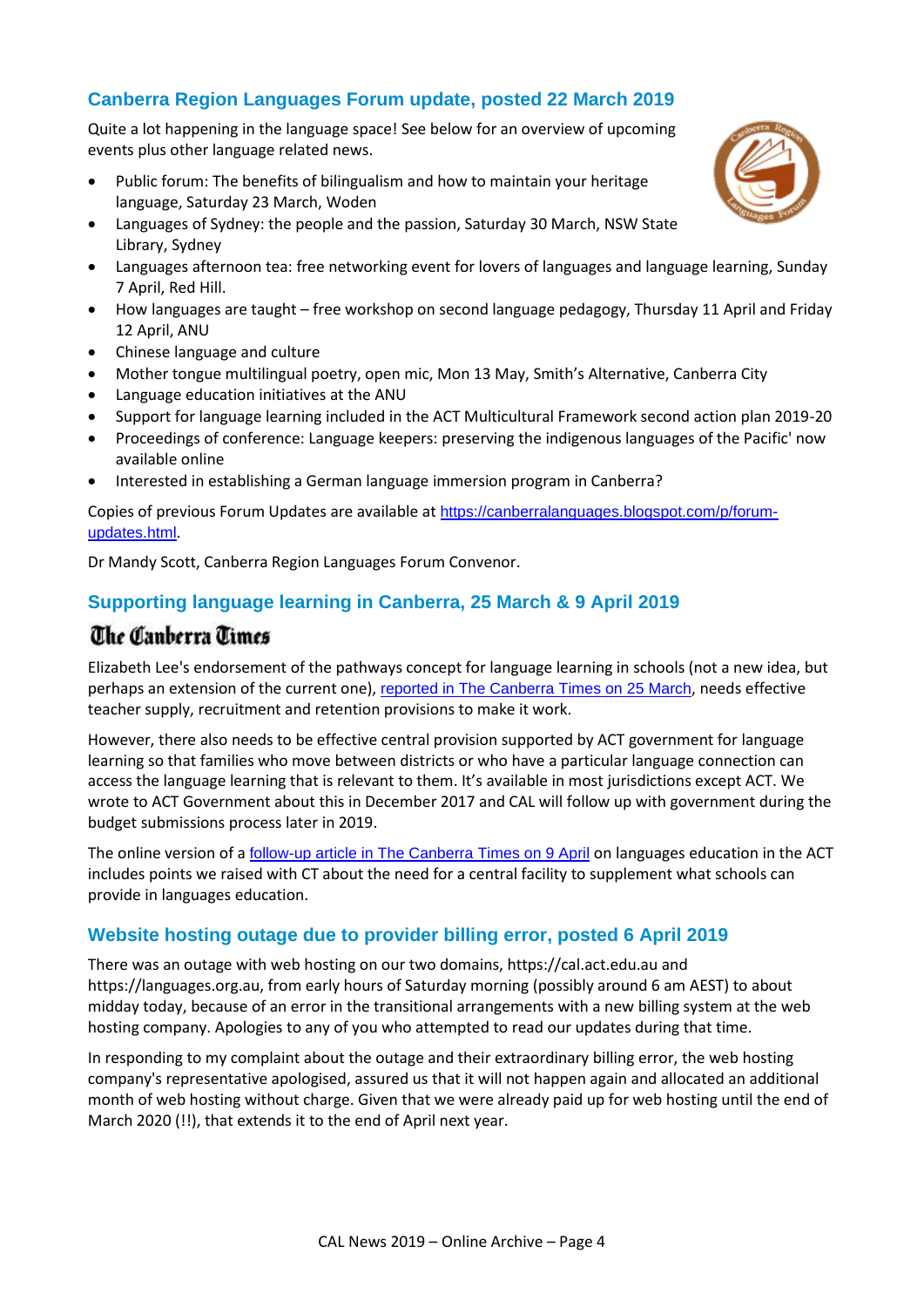#### **Information/registration evening for Term 2 intake (French and German), 11 April 2019**

We invite interested students and their families to come to our Term 2 information/registration evening on Thursday 11 April 2019, to be held in Room 3 from 6 pm at the Alliance Française de Canberra, 66 McCaughey Street, Turner. Preferably also send us your enrolment enquiry (see "Enrolment enquiries" on our [home page](https://cal.act.edu.au/index.htm)), so that we can have handouts ready for you. At this information session, we will:

provide an overview of the program and ensure that there is no duplication of units if you enrol

- finalise enrolments
- review enrolment details
- assist with your completion of the BSSS Languages Eligibility Form if not yet completed, and
- provide you with latest information on [program plans for 2019](https://languages.org.au/french/french.htm).

Students commencing from Term 2 will need to ensure that any previous senior secondary studies they have undertaken in the language are compatible with the CAL course implementation plan (which is the same for French and German):

- 2019 Semester 1: The World Around Us
- 2019 Semester 2: Lifestyle and Traditions
- 2020 Semester 1: The Individual's Experience
- 2020 Semester 2: Society and Community

#### **Notre Dame de Paris, posted 16 April 2019**

Two views below of Notre Dame de Paris at night in 2012. We are very sorry to see the effects of today's fire.



#### **German program commences with Canberra Academy of Languages, 24 April 2019**

We are pleased to announce the commencement of a German program with the Canberra Academy of Languages. We are delivering Advanced German and Continuing German. Classes commenced on 24 April 2019 and will then be held on Thursday evenings for 2019. Year 11 students who have commenced with us in the program this year will complete a major in German by the end of Year 12, for which they will gain credit towards their ACT Senior Secondary Certificate. We welcome Stephanie Borst, our highly qualified teacher for this program.



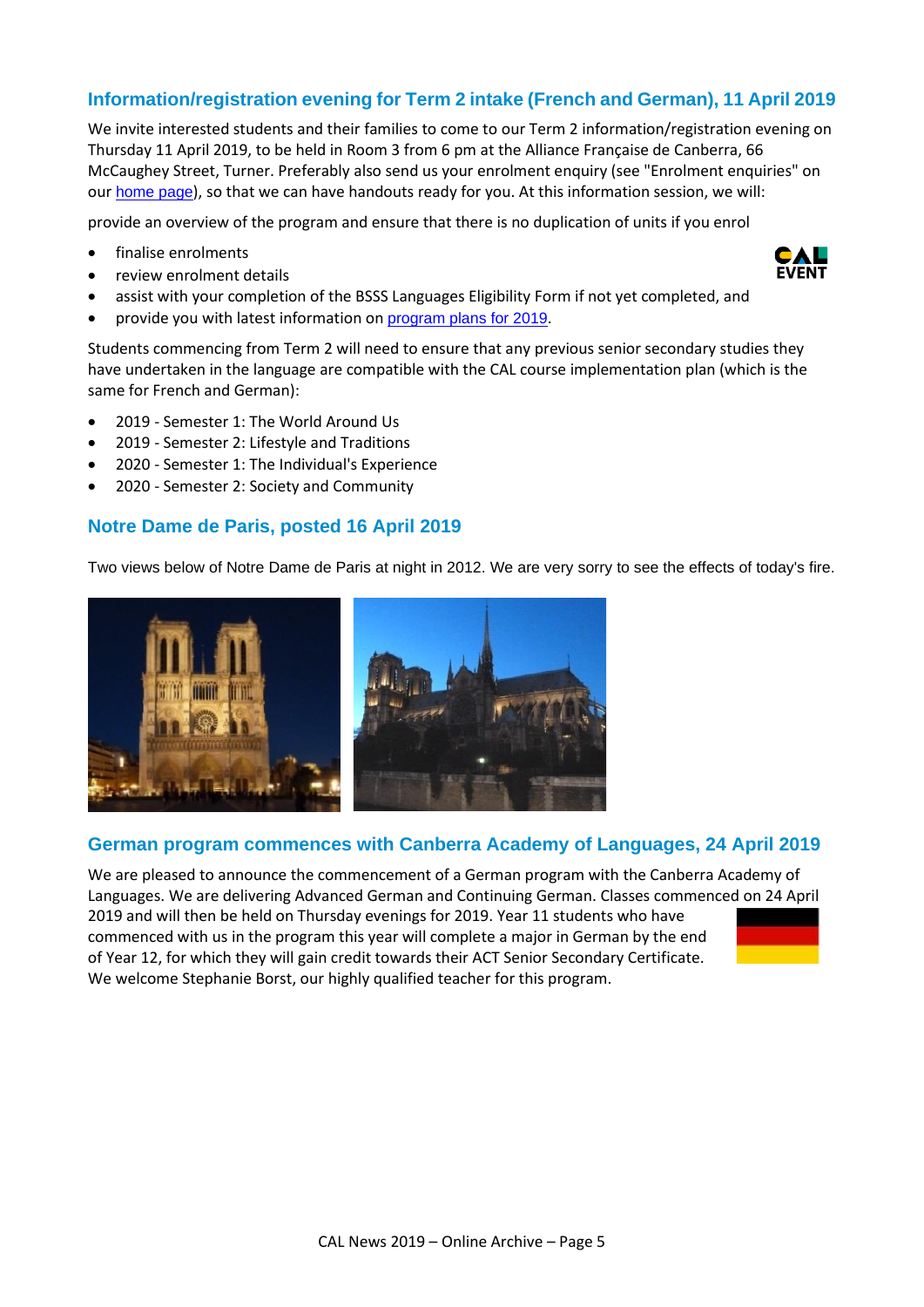

# Additional information about CAP Expo is at [the 2019 CAP Expo home page.](https://www.communityservices.act.gov.au/wac/community/connect-and-participate-expo)

# **Mother Tongue Multilingual Poetry event, 13 May 2019**

The next Multilingual Open Mic will be on Monday 13 May 2019 from 7 pm to 9 pm at Smith's Alternative. Entry is \$10 if you are able, and \$5 if you are not. Entry is free for performers.

Our feature - Ngunawal language lesson with Tyronne and Jai Bell. As you probably know, the ACT is located on the lands of the Ngunawal and Ngambri peoples. A group of Ngunawal people have been working with the Australian Institute of Aboriginal

# **ANGLS Conference in Canberra**

The Canberra Academy of Languages, with collaboration by the Canberra Languages Network, will host the annual ANGLS Conference in Canberra this year, on Thursday-Friday 15-16 August 2019. We greatly appreciate the kind invitation from Kerrie Blain, Telopea Principal, to hold the conference in the Conference Room at Telopea Park School. It is timed to enable delegates to stay on for the MLTA Conference on Saturday 17 August. We anticipate attendance of about 20 participants, most of

whom will be principals and members of leadership teams from schools of languages and languages centres in Australian states and territories.

# **ACT Multicultural Framework Second Action Plan 2019-2020, online May 2019**

The ACT Government has published the ACT Multicultural Framework Second Action Plan 2019-2020. Following input from the Canberra Academy of Languages, Canberra Region Languages Forum and ACT Bilingual Education Alliance, priority actions are included under Strategic Objective 3 to foster

recognition and use of languages other than English. See the link on the wesbite of ACT Community Services Directorate at the [ACT Multicultural Framework 2015 -](https://www.communityservices.act.gov.au/multicultural/act-multicultural-framework-2015-2020) 2020 page.

# **CAP Expo, 4 May 2019**

A stall at the ACT Government's Connect and Participate Expo (CAP Expo) at the Kingston Bus Depot Markets on 4 May 2019, 11 am to 4 pm, with a focus on learning languages in the ACT, will have information from ACT Bilingual Education Alliance (ACT BEA), the Canberra Region Languages Forum, the Canberra Academy of Languages. This will be the sixth year of CAP Expo, which ran for the first time in 2014.

There will be information about the benefits of languages for cultural, educational and personal development as well as ideas and information on how to learn and develop language skills in the ACT area. Visitors can join an email list to find out about free social networking and educational events and activities of other local groups that facilitate language learning. We will also have a free fun language activity on the stall.









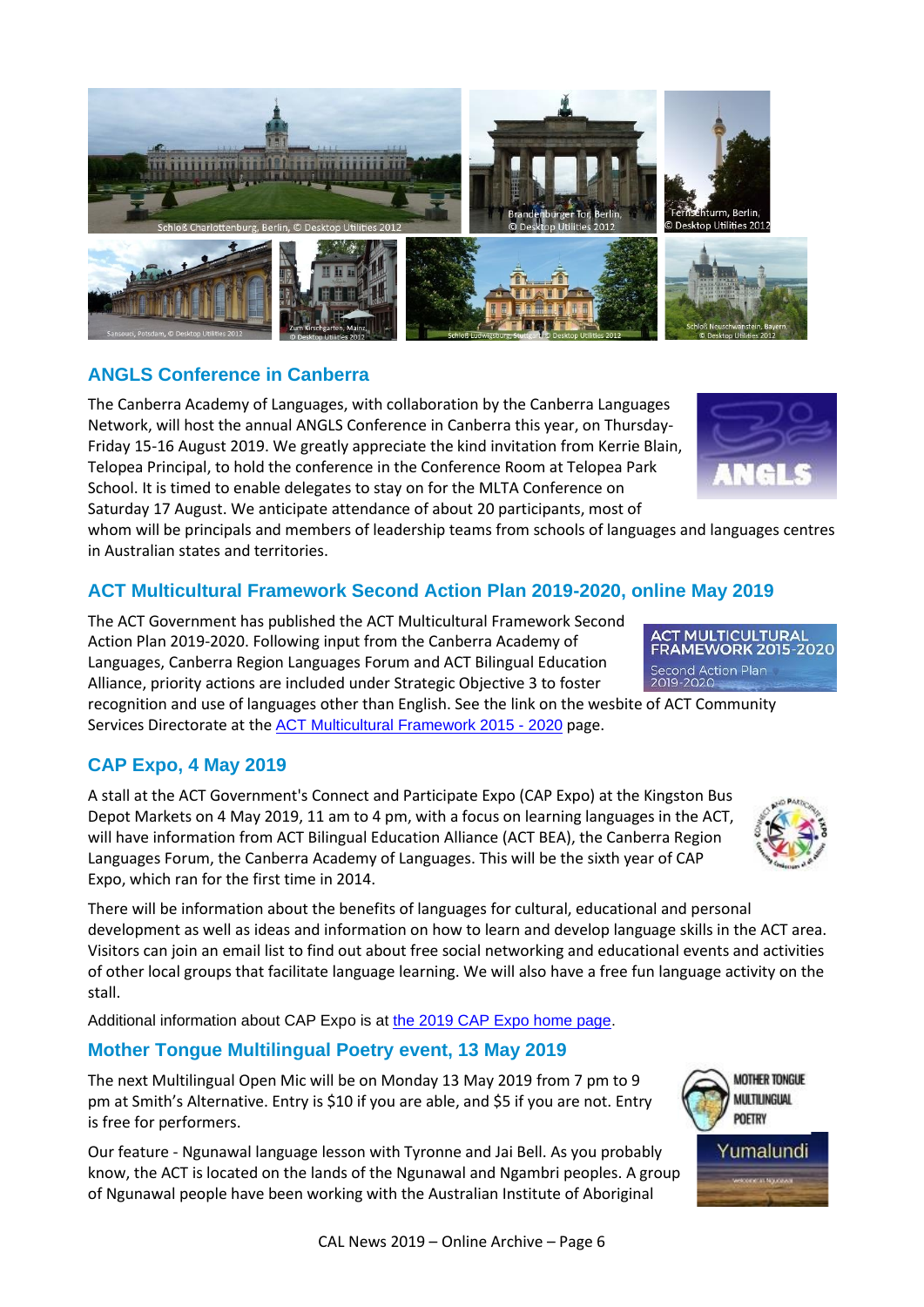and Torres Strait Islander Studies (AIATSIS) for several years now, to recover and reinvigorate their language. On 13 May, learn some basic words and phrases in the language of the traditional custodians of this land with Ngunawal Elder Tyronne Bell and his son Jai. 2019 is the UN International Year of Indigenous Languages - come and celebrate!

How it works:

- You can read your own poem, or a favourite by someone else.
- All languages are welcome as long as it includes some language other than English
- You can share a translation of your piece in English, or just give a brief outline or introduction.
- All styles of poetry are welcome from traditional forms to contemporary spoken word and rap.
- Open mic spots are 4 minutes long, including any introduction or translation.

Email mothertonguemic@gmail.com to sign up in advance for MTMLP events. Congratulations to everyone who presented poems at this well-attended event, with more than 40 present during the evening!

# **Value of learning to be bilingual, ABC story 5 June 2019**

Executives of tomorrow encouraged to learn second language at school today ... University of Melbourne's Dr Anna Dabrowski quoted on the need to do more to teach students to be bilingual - [ABC report.](https://www.abc.net.au/news/2019-06-05/indonesian-consul-general-visits-scotts-head-school/11159470)

# *be:longing* **Migrant and Cross-Cultural Story Share, 22 June 2019**

*be:longing* will host an event from 4 pm to 6 pm on Saturday 22 June 2019 at Smith's Alternative, 76 Alinga Street, Canberra, at which 10 contributors will perform their creative works for a live audience. These works include poetry and other written works published on be:longing. If you'd like to share your own poetry or story on the night, get in touch:

As CAL Convener, I attended the AFMLTA Conference at Wrest Point in Hobart on 7-9 July 2019.

- Website: belongingmag.com
- Facebook: @belongingmag
- Instagram: @belongingmag

### **AFMLTA Conference, 7-9 July 2019**

available on AFMLTA website at https://www.afmlta.asn.au/content/conference-program. I

presented a paper on using authentic resources. An article based on the paper will be published in the December 2019 edition of the ACT Modern Language Teachers' Association journal, which will be available on MLTA website (https://www.mltaact.asn.au/).

### **Canberra Region Languages Forum update, 21 July 2019**

[Canberra Region Languages](https://cal.act.edu.au/docs/Languages_Forum_Update_July_2019.pdf) Forum update for July 2019 has been sent out to subscribers by the Convener, Dr Mandy Scott.







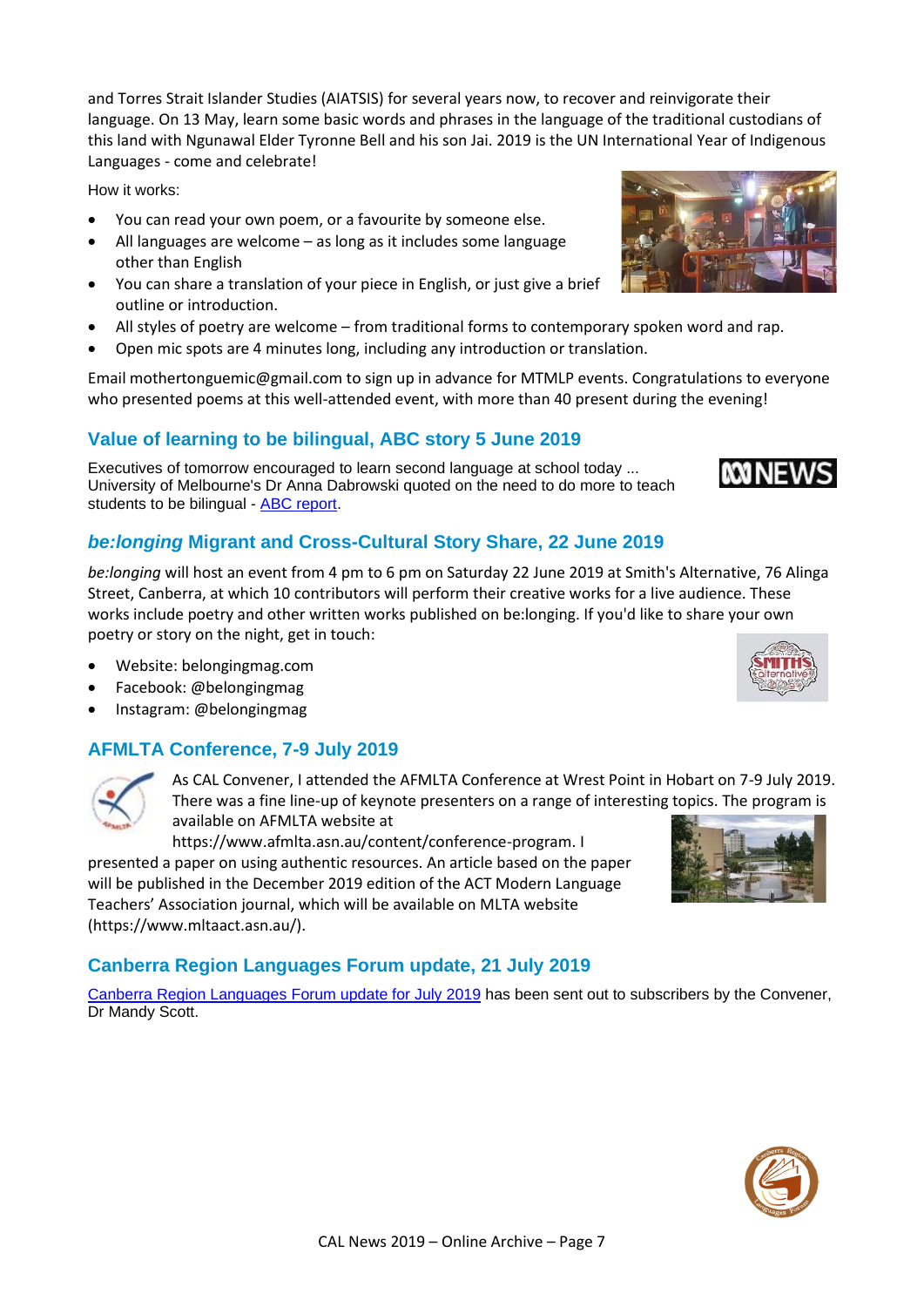# **Meeting re ACT Multicultural Framework 2nd Action Plan, 1 August 2019**

Mandy Scott, Fuxin Li and Frank Keighley met with Kirk Zwangobani, Chair of the ACT Multicultural Advisory Council, on 1 August 2019, to discuss ways in which those present may assist with and support work on action items associated with the 2nd Action Plan for the ACT Multicultural Framework. Also discussed was the mooted independent review of community language schools in the ACT. The hope was expressed that there would be an open tender for the review and that the reviewer would have a genuine understanding of the Canberra community.



#### **National languages strategy proposal, 2 August 2019**

Ministers Ken Wyatt and Dan Tehan have [published a media release](https://ministers.education.gov.au/tehan/investing-languages-studies-australia) announcing plans to develop a national languages strategy to support language teaching and learning in Australia. A potentially important development for languages education.

#### **ANGLS Conference media release, 19 August 2019**

The [attached ANGLS media release](https://cal.act.edu.au/docs/ANGLS_media_release_2019-08-19.pdf) follows on from the 2019 conference of the Australian Network of Government Languages Schools (ANGLS), which has held meetings annually since 1998 (this was their 22nd annual conference). The conference is hosted in rotation by member organisations and this year was hosted by the Canberra Academy of Languages on 15-16 August 2019 in the Conference Room at Telopea Park School, kindly made available by Telopea's



Principal, Kerrie Blain. It is an exceptionally interesting gathering of leaders in languages education from most of the Australian states and territories.

Participating schools in 2019 were:

- Alice Springs Language Centre
- Canberra Academy of Languages
- Darwin Languages Centre
- NSW Saturday School of Community Languages
- NSW School of Languages
- Capricornia School of Distance Education (Rockhampton)
- School of Languages (S.A.)
- Victorian School of Languages

The program for the conference was about future directions in languages education. In addition to state reports, there were sessions on

- future directions in languages for the ACT public school system
- tertiary education perspectives on languages (teacher preparation and supply and avenues for students) with presenters from the Australian National University and University of Canberra; programs
- program delivery and school evaluation in schools specialising in languages with principals of Telopea Park School and Narrabundah College
- capabilities sought and employment opportunities with Australian Government agencies with representatives from TIS National (Home Affairs), Department of Foreign Affairs and Trade, Defence Recruiting, and Department of Education
- languages advocacy with the President of the Australian Federation of Modern Language Teachers' Associations, the President of the Modern Language Teachers' Association of the ACT and the Convener of the Canberra Region Languages Forum.

The media release by ministers Dan Tehan and Ken Wyatt has just recently been published, so the question of national languages policy was discussed in some detail.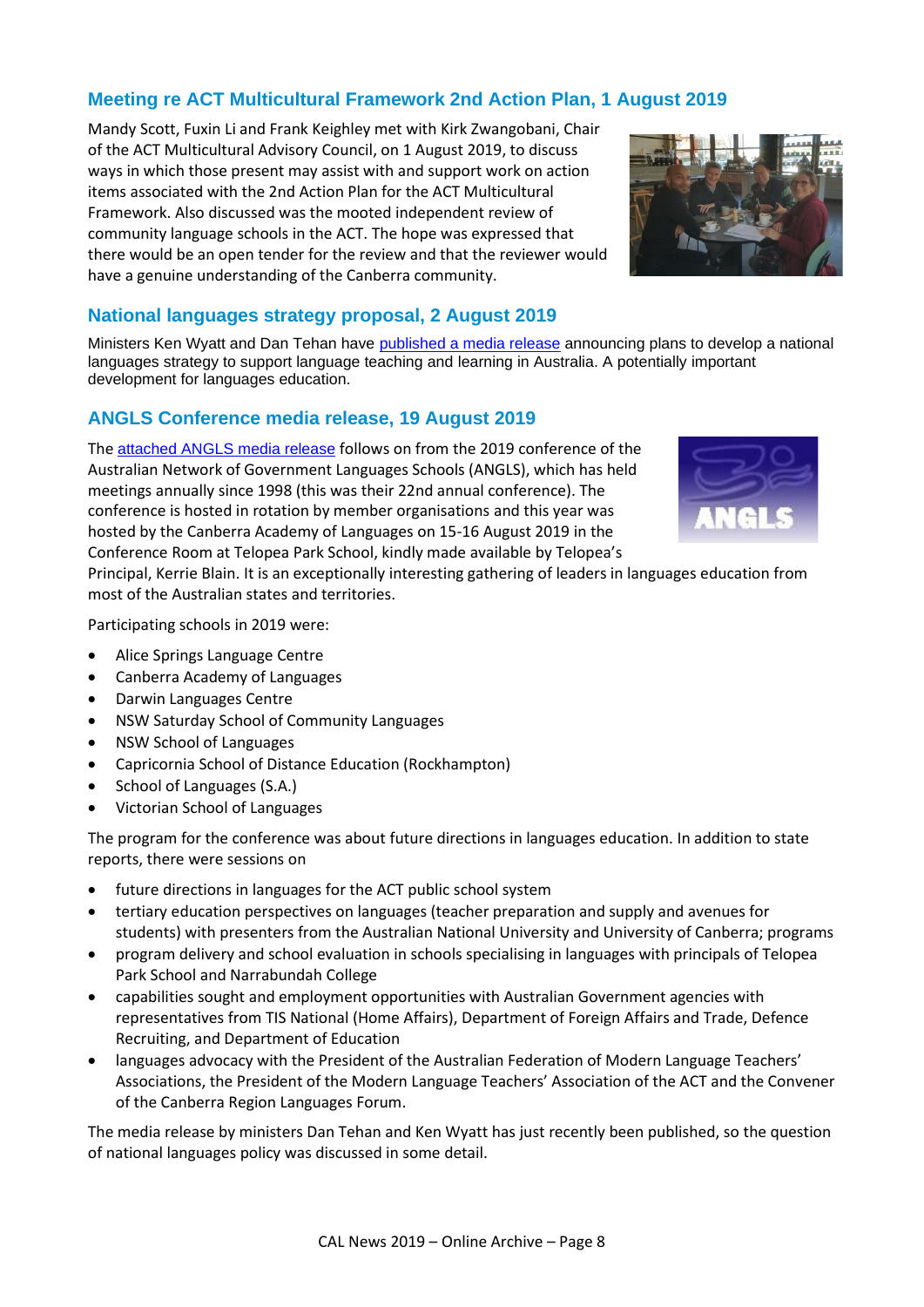# **Support for concept of language learning centre, 17 September 2019**

The ACT Opposition Leader, Alistair Coe, speaking on ABC Canberra Breakfast program on Tuesday 17 September 2019, supported the idea of doing more for [language education in](https://cal.act.edu.au/audio/Alistair_Coe_re_language_learning_centre_2019-09-17.mp3)  [Canberra](https://cal.act.edu.au/audio/Alistair_Coe_re_language_learning_centre_2019-09-17.mp3), including Indigenous languages, both in schools and through a language learning centre that is

accessible and is in the right location. The Opposition Leader emphasised the importance of the idea of passing on wisdom, knowledge and language from one generation to the next.

# **NSW adds new languages to curriculum, 17 September 2019**

[NSW has added five new languages to its curriculum](https://www.sbs.com.au/news/hindi-tamil-among-new-languages-to-be-taught-in-nsw-schools) - SBS report. Hindi, MSW has added five new languages to its curriculum - SBS report. Filitur,<br>Macedonian, Persian (Farsi), Punjabi, and Tamil will be taught from next WSBS NeWS year, taking the number of languages on offer to 69.

# **Information Evening, Thursday 19 September 2019**

We will hold an information evening for students who will be in Years 11-12 next year (or in following years) and their families, from 6 pm on Thursday 19 September 2019 at the Alliance Française, 66 McCaughey Street, Turner. School languages coordinators and year coordinators are also welcome to attend.

We will run courses in Continuing and Advanced French and German in 2020. If there are sufficient expressions of interest, we may also run programs for Indonesian, Italian, Korean, Spanish and Tamil.

As advised on the Enrolments section of our [home page](https://cal.act.edu.au/index.htm#enrolment), interested families are asked to email contact details and selected language(s) to info@cal.act.edu.au, preferably before the information evening to facilitate setup.

The agenda for the evening:

- Advice on learning languages in Years 11-12
- Canberra Academy of Languages programs for 2020
- Receiving credit for your languages studies towards the ACT Senior Secondary Certificate and towards the ATAR
- Assistance with CAL enrolment
- Advice and assistance with completion of the ACT BSSS languages eligibility form.

### **National Community Languages Schools Conference, 5 October 2019**

Very successful [National Community Languages Schools Conference](http://www.communitylanguagesaustralia.org.au/news/2019/08/16th-national-community-languages-schools-conference) on Saturday 5 October. Congratulations to the organisers. Opening remarks included talks by Executive Director, Community Languages Australia, Stefan Romaniew OAM; Chairman, ACT Community Languages, Dr Fuxin Li; and ACT Opposition Leader, Alistair Coe. CAL Convener presented a paper on "New senior secondary languages courses from 2020: opportunity for community languages in the ACT" in the afternoon program.

# **Mother Tongue Multilingual Poetry, 14 October 2019**

The next Mother Tongue Multilingual Poetry Night is at Smith's Alternative (76 Alinga Street, Civic) on 14 October 2019, from 7 pm to 9 pm and will be part of the Poetry on the Move Festival fringe. There are a limited number of open mic spots available for

the night - please email mothertonguemic@gmail.com if you would like to reserve one! The details are:

- You are invited to share poetry in, or including, a language other than English, or a mix of languages.
- Each spot is up to 5 minutes long
- You can read or recite, and all styles of poetry are welcome traditional forms, free verse, slam style or rap!
- You can include a brief summary or introduction in English, or a full translation if you prefer.

The feature for the evening, celebrating International Year of Indigenous Languages, will be father and daughter Deveni and Salote Temu. Deveni and Salote will perform traditional Aroma song and dance of





**MOTHER TONGUE MULTILINGUAL POFTRY** 



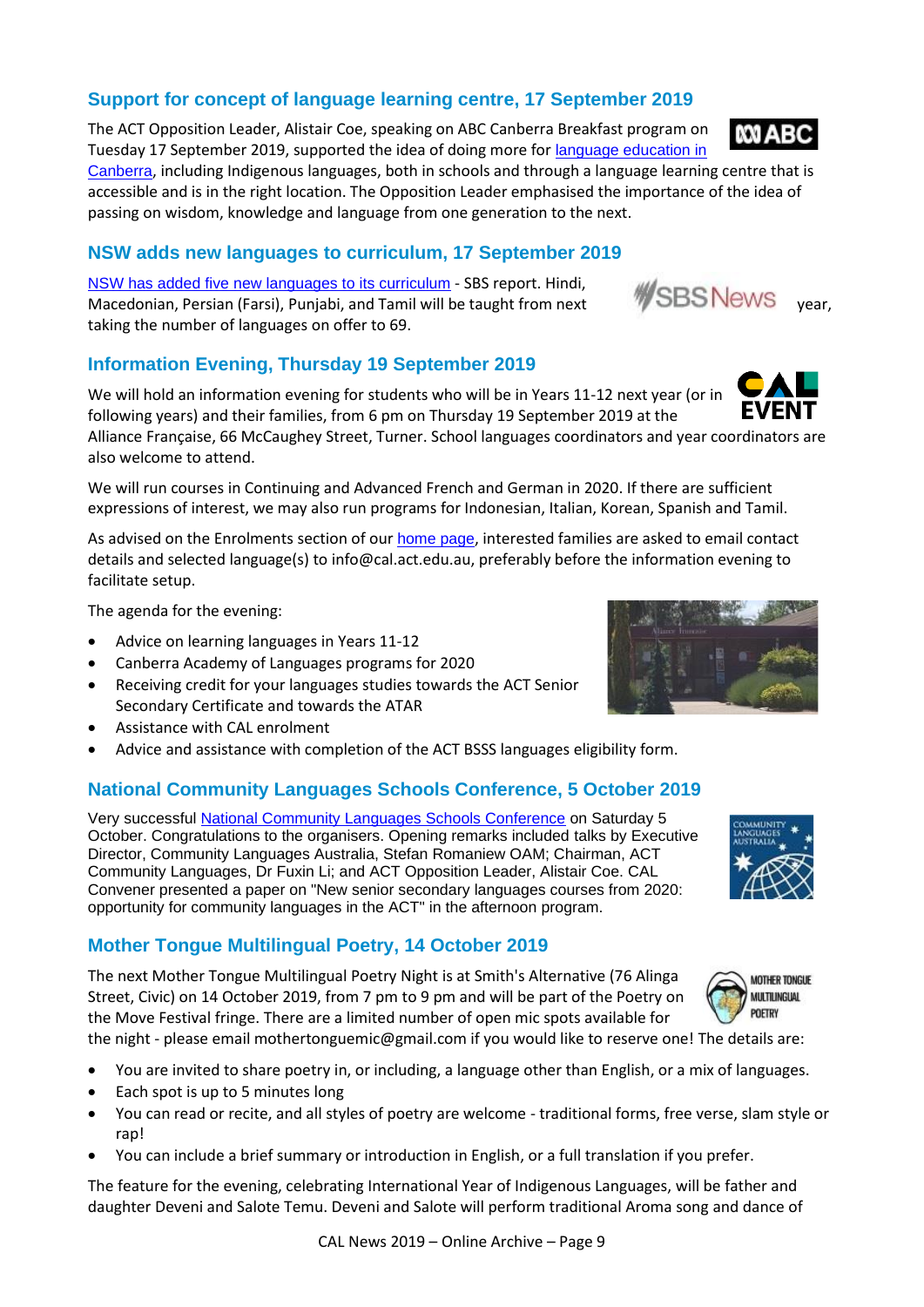coastal Papua New Guinea, share Peroveta missionary song in mixed Aroma, Motu and other Pacific languages and discuss knowledge, identity and language.

### **CAL Business Case for 2020-2021 Budget, 25 October 2019**

We have sent a business case today to ACT Government as part of the budget consultation process for the 2020-2021 ACT Budget, with a [proposal to strengthen](https://cal.act.edu.au/docs/CAL_Business_Case_for_2020-2021_ACT_Budget.pdf)  [languages education in the ACT](https://cal.act.edu.au/docs/CAL_Business_Case_for_2020-2021_ACT_Budget.pdf).

The submission puts the business case for a centrally delivered, government-funded languages education strategy to supplement the ACT Education Directorate's language pathways plan. This strategy would have two components: a second tier of funding for community language schools, and the implementation by government of responsibility for centrally delivered senior secondary language learning programs to supplement those available in colleges, using the model and systems now in place with the Canberra Academy of Languages. Both components would focus on programs to be delivered after school hours, so that students' access to them is not affected by individual school timetables.

#### **Tamil program for 2020, announced 5 November 2019**

The Canberra Academy of Languages has received the target number of enrolment applications enabling us to confirm that the CAL Tamil program will run in 2020. Our thanks to those who have helped to make this possible. Tamil is one of the additional languages that will be available through the new ACT senior secondary courses to be implemented from the start of next year.

#### **Aspiration for community languages, 15 November 2019**

Meeting with President of the ACT Community Languages Schools Association (ACT CLSA) - Dr Fuxin Li - on languages education; good to canvass ideas about vision and aspirations for community languages.

#### **Languages in the news, posted 21 November 2019**

Languages in the news - AFR on need for more Mandarin speakers; and changes in VCE languages in Victoira. Thanks to Tim and John for the links to the media items and to Mandy Scott for the Canberra Region Languages Forum update.

- FINANCIAL REVIEW [AFR report on need for more Australian speakers of Mandarin](http://www.afr.com/leadership/management/business-education/canberra-beijing-hurt-by-lack-of-australian-mandarin-speakers-20191115-p53b3r?btis)
- THE estel AGE Changes in Victoria's VCE languages assessment processes, to address [disincentives for students learning languages](https://www.theage.com.au/national/victoria/push-to-get-more-victorian-students-to-study-a-language-at-vce-level-20191120-p53ccf.html)
- [Canberra Region Languages Forum for November 2019 –](https://actbilingual.weebly.com/uploads/4/4/9/1/4491774/languages_forum_update_november_2019.pdf) includes items on [Languages Party Canberra on 1 December \(see also our](https://actbilingual.weebly.com/uploads/4/4/9/1/4491774/languages_forum_update_november_2019.pdf) [Events page](https://cal.act.edu.au/events.htm)); Tongue Tied and Fluent, series on ABC RN; CAL Tamil program; videos from ANU; CLIL; and Monash University survey on translation and interpreting professional development.

#### **2019 End of Year Ceremony update, posted 17 January 2020**

Thanks to all who attended our end of year ceremony on 17 December 2019, to our guest speaker David Binan, Proviseur of the Lycée Franco-Australien, to Ros for her meticulous

preparations, to our Patron Dennis Flannery, to our presenter of DELF certificates Graziella Vergain, and to her colleagues at the Alliance Française who helped us with venue arrangements.

Congratulations to our Year 12 French students Chelsea, Grace, Mackenzie and Juliette, who were amazing participants in the program these past two years. Thanks as well to two special members of our reference group, Ann Steward and Tim Conway.

Copies of the Convener's report for 2019 were available at the event and a [copy is available here](https://cal.act.edu.au/docs/Convener_Report_CAL_2019.pdf).